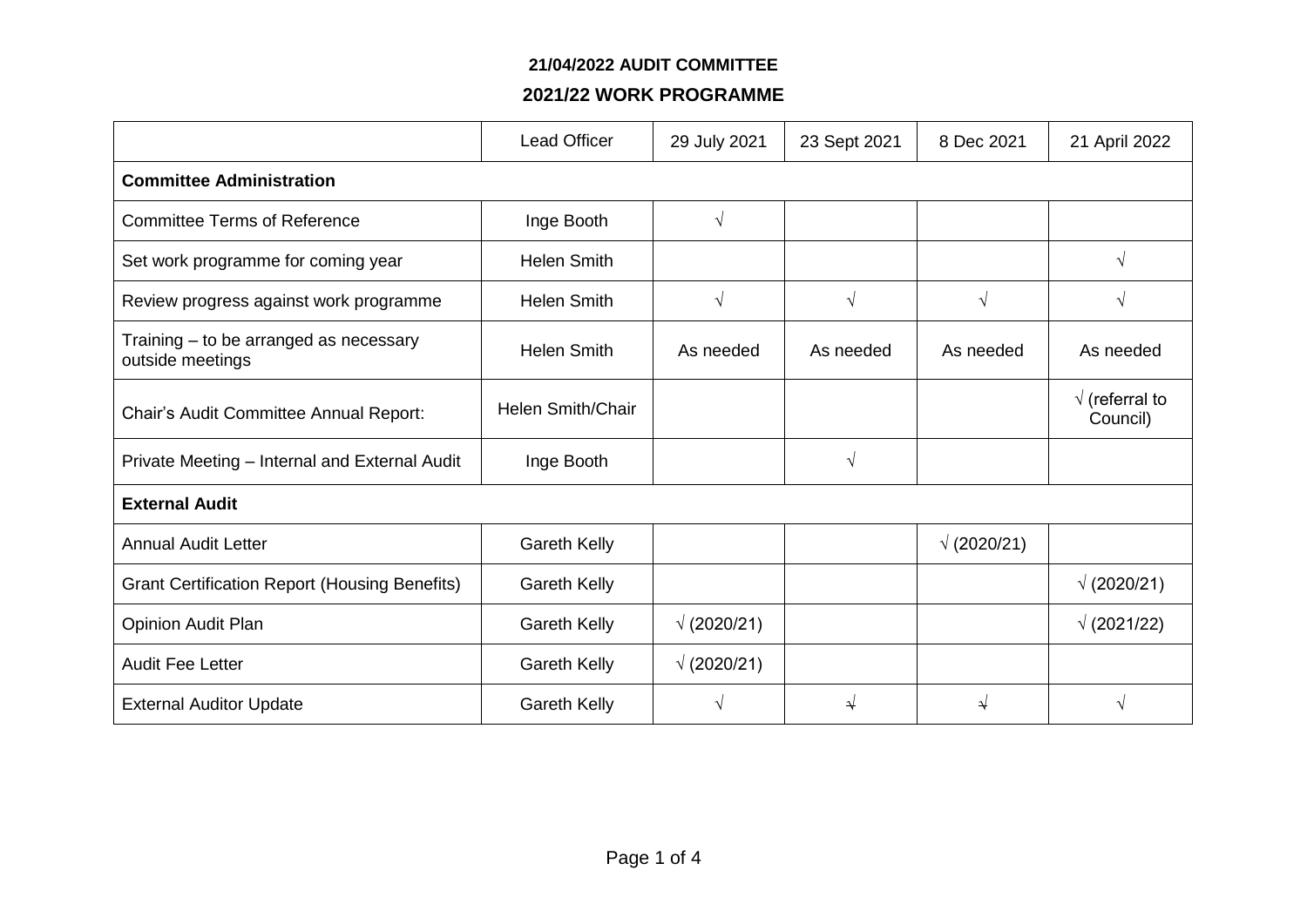## **21/04/2022 AUDIT COMMITTEE**

### **2021/22 WORK PROGRAMME**

|                                                                                                                                                          | <b>Lead Officer</b>   | <b>July 2021</b>  | Sept 2021                                  | Dec 2021   | April 2022 |  |
|----------------------------------------------------------------------------------------------------------------------------------------------------------|-----------------------|-------------------|--------------------------------------------|------------|------------|--|
| <b>Internal Audit</b>                                                                                                                                    |                       |                   |                                            |            |            |  |
| Internal Audit Annual Plan (including review<br>of Internal Audit Charter)                                                                               | <b>Peter Harrison</b> |                   |                                            |            | 2022/23 √  |  |
| Annual Internal Audit Report                                                                                                                             | <b>Peter Harrison</b> | $2020/21\sqrt{ }$ |                                            |            |            |  |
| 2020/21 Internal Audit Plan Progress,<br>Individual Internal Audit Reports and<br>Recommendation Follow Up Report                                        | <b>Peter Harrison</b> | $\sqrt{ }$        | $\sqrt{}$                                  | $\sqrt{ }$ | $\sqrt{ }$ |  |
| Review effectiveness of Internal Audit                                                                                                                   | <b>Helen Smith</b>    |                   |                                            | √          | $\sqrt{ }$ |  |
| <b>Accounts</b>                                                                                                                                          |                       |                   |                                            |            |            |  |
| Approve the 2020/21 draft Statement of<br><b>Accounts</b>                                                                                                | <b>Helen Smith</b>    | $\sqrt{ }$        |                                            |            |            |  |
| Approve the 2020/21 Statement of Accounts,<br><b>Annual Governance Statement and Action</b><br>Plan<br>Sign letter of representation                     | <b>Helen Smith</b>    |                   | $\sqrt{ }$ (update<br>report to<br>follow) |            |            |  |
| 2020/21 Statement of Accounts - Receive<br>external auditor's opinion on Accounts (Audit<br><b>Findings Report &amp; Financial Resilience</b><br>Report) | <b>Gareth Kelly</b>   |                   | $\sqrt{}$ (report to<br>follow)            |            |            |  |
| Review Accounting Policies for 2021/22<br><b>Statement of Accounts</b>                                                                                   | <b>Claire Read</b>    |                   |                                            | V          |            |  |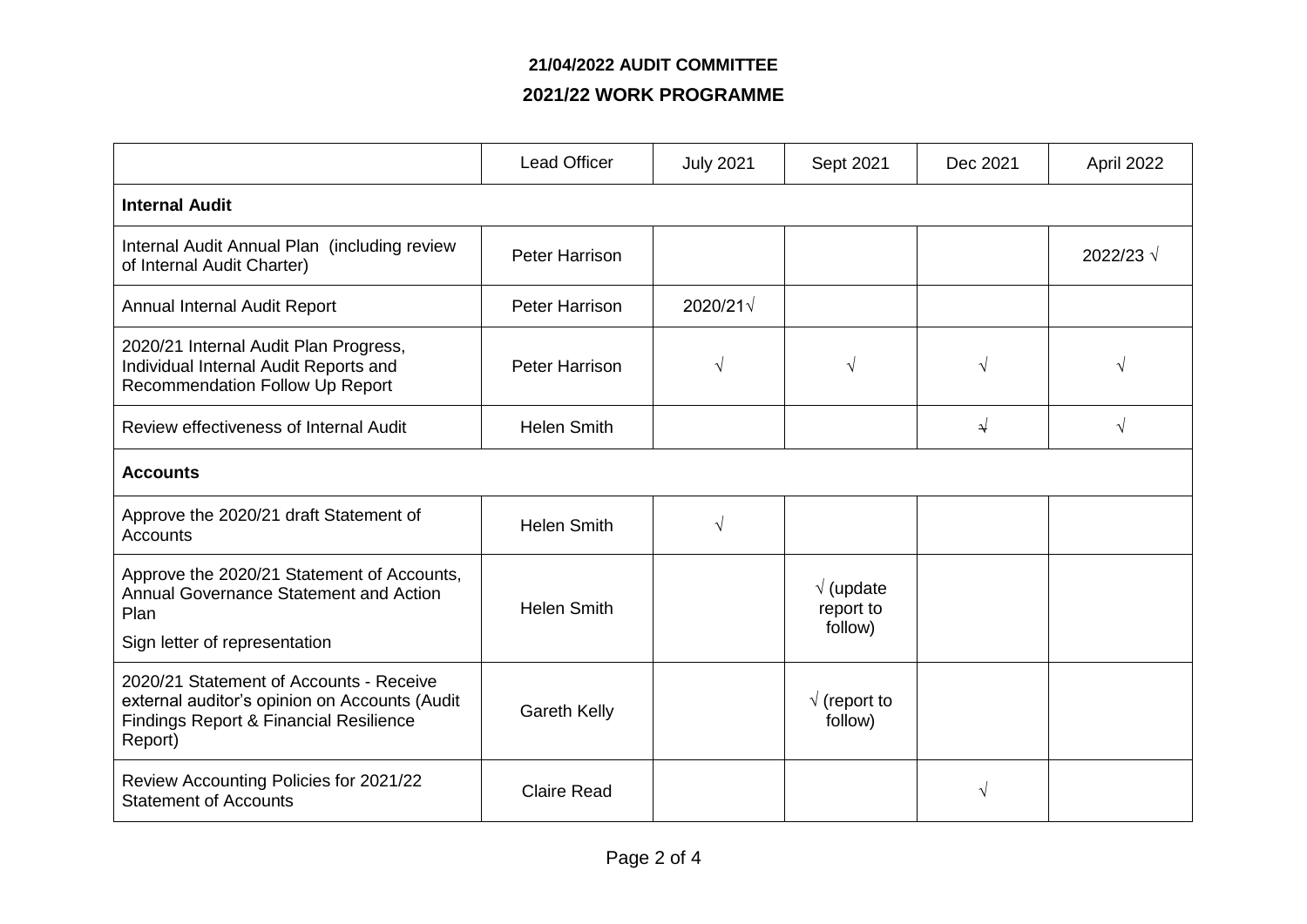#### **21/04/2022 AUDIT COMMITTEE**

## **2021/22 WORK PROGRAMME**

|                                                                                         | <b>Lead Officer</b>         | <b>July 2021</b>      | Sept 2021 | Dec 2021      | April 2022                                  |
|-----------------------------------------------------------------------------------------|-----------------------------|-----------------------|-----------|---------------|---------------------------------------------|
| <b>Regulatory Framework</b>                                                             |                             |                       |           |               |                                             |
| Decision to Opt-in to the National Scheme for<br><b>Audit Appointments</b>              | <b>Helen Smith</b>          |                       |           | $\sqrt{ }$    |                                             |
| Review Annual Governance Statement for<br>inclusion in the Statement of Accounts Report | <b>Helen Smith</b>          | Arrange sub-<br>group |           |               |                                             |
| Contribute to review of Constitution                                                    | <b>Helen Smith</b>          |                       |           | $\sqrt{ }$    |                                             |
| Annual Review of Anti-Fraud Policy & Activity                                           | <b>Helen Smith</b>          | Delay to Sept<br>2021 | ↵         | $\sqrt{ }$    |                                             |
| Review Whistleblowing Policy (Bi-annual)                                                | <b>Helen Smith</b>          |                       | ⇃         | $\rightarrow$ | $\sqrt{ }$ (delayed to<br><b>July 2022)</b> |
| Review of Performance and Risk<br>Management Framework                                  | Simon McVey                 |                       |           |               | V                                           |
| Review of Operational Risks above the line of<br>risk tolerance                         | Simon McVey                 |                       |           |               |                                             |
| Audit Committee Risk Register                                                           | <b>Helen Smith</b>          | Delay to Sept<br>2021 | $\sqrt{}$ | $\sqrt{ }$    |                                             |
| <b>Strategic Risk Register</b>                                                          | Simon McVey                 | $\sqrt{ }$            |           | $\sqrt{ }$    |                                             |
| <b>Review Local Code of Governance</b>                                                  | Helen Smith/Linda<br>Fisher |                       |           | $\sqrt{ }$    |                                             |
| <b>Review Audit Committee's effectiveness</b>                                           | <b>Helen Smith</b>          |                       |           | $\rightarrow$ |                                             |